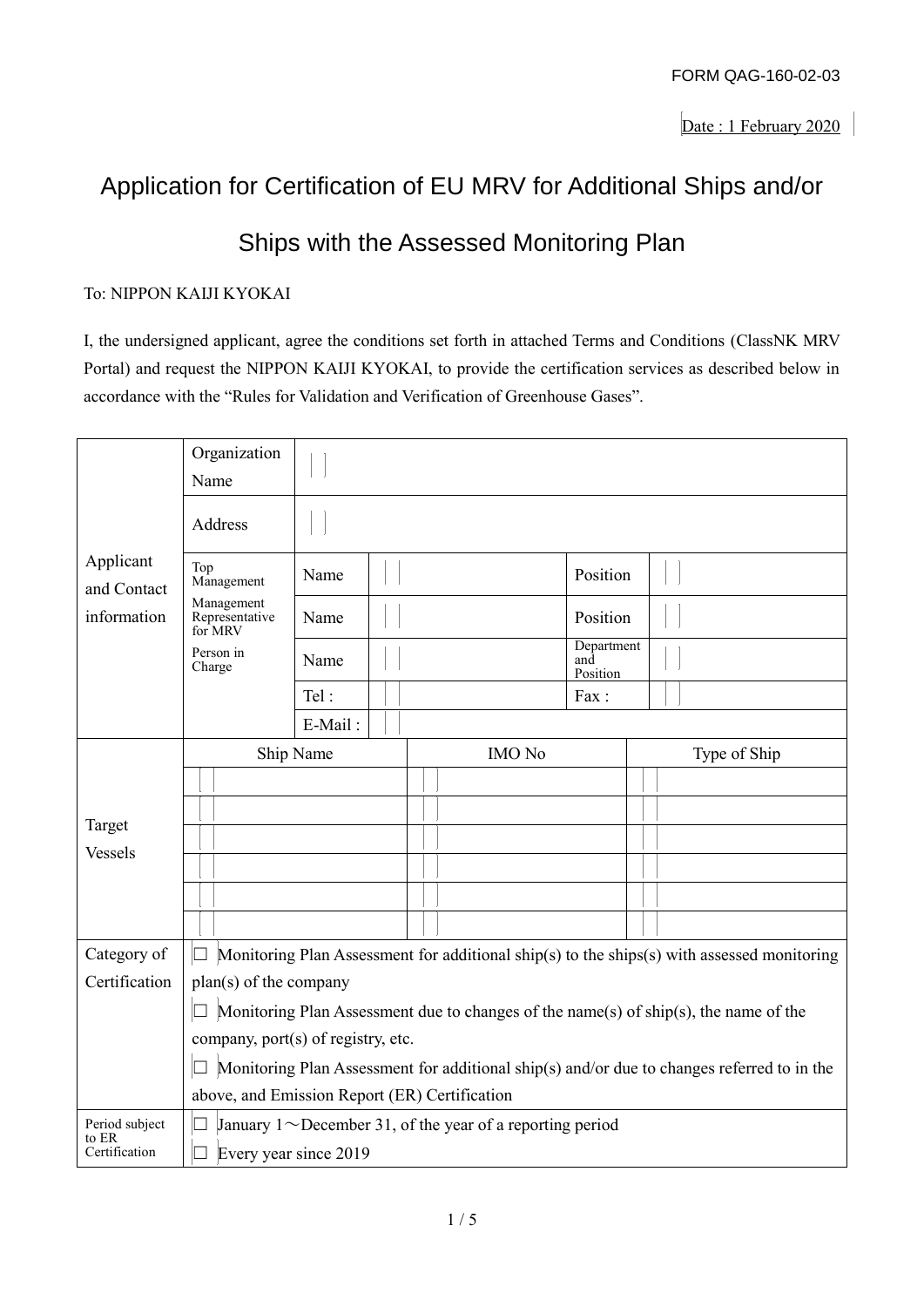Declaration (please mark the below declaration as applicable)

 $\Box$  I declare that there is no change to the EU MRV procedure, IT system and company manuals which are used for the monitoring plan assessment and/or ER Certification of the ships earlier assessed by ClassNK.

 $\Box$  I declare that there is a change to the EU MRV procedure, IT system and company manuals which are used for the monitoring plan assessment and/or ER Certification of the ships earlier assessed by ClassNK.

| Name of the person       |  |
|--------------------------|--|
| signing the declaration: |  |
| Designation:             |  |
|                          |  |

| Billing Address $\Box$ : as stated below $\Box$ : as stated above |  |
|-------------------------------------------------------------------|--|
| <b>Organization Name</b>                                          |  |
| Address                                                           |  |
| Attention                                                         |  |
| Tel No.                                                           |  |
| Fax No.                                                           |  |
| E-Mail                                                            |  |

List of Documents to be submitted with this Application

|        | Company Manuals for EU-MRV (Company Procedure, relevant section of ISM Manual and/or             |
|--------|--------------------------------------------------------------------------------------------------|
|        | SEEMP, etc.)                                                                                     |
| $\Box$ | FO piping diagrams for M/E, A/E, Boiler and IGG                                                  |
|        | Copies of emission source certificates (Class certificates, etc. for evidence of SFOC and other  |
|        | particulars)                                                                                     |
| $\Box$ | Sample of bunkering documents (bunker delivery notes, etc.), if applicable                       |
|        | Overview of the data-flow for the ship and the IT landscape (from data gathering to final        |
|        | emissions figure)                                                                                |
|        | Sample of documents containing information on the amount of cargo carried, distance travelled    |
|        | and time spent at sea for the ship's voyages during the reporting period (voyage report/abstract |
|        | log, etc.)                                                                                       |
| $\Box$ | Detail of flow meters (e.g. maker certificates, calibration certificates), if applicable         |
| $\Box$ | IT Management System Description (e.g. IT manual), if applicable                                 |
| $\Box$ | Registration certificate (for the ship registered to other than ClassNK)                         |
| $\Box$ | Classification certificate (for the ship registered to other than ClassNK)                       |
| $\Box$ | EIAPP certificates (for the ship registered to other than ClassNK)                               |
|        | General arrangement (for the ship registered to other than ClassNK)                              |
|        |                                                                                                  |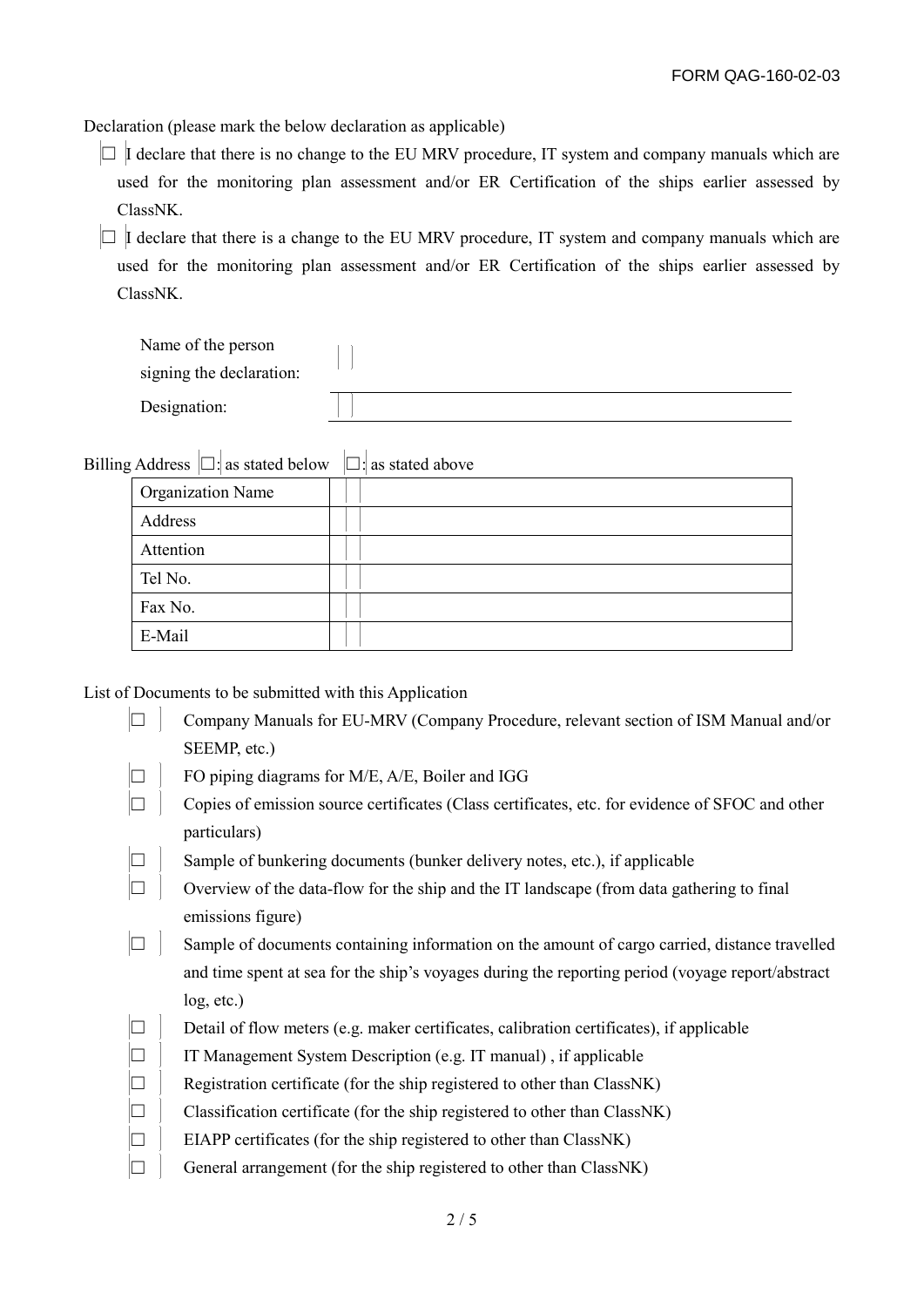Outsourcing agreement, if applicable  $\begin{bmatrix} \square & \square \\ \square & \square \end{bmatrix}$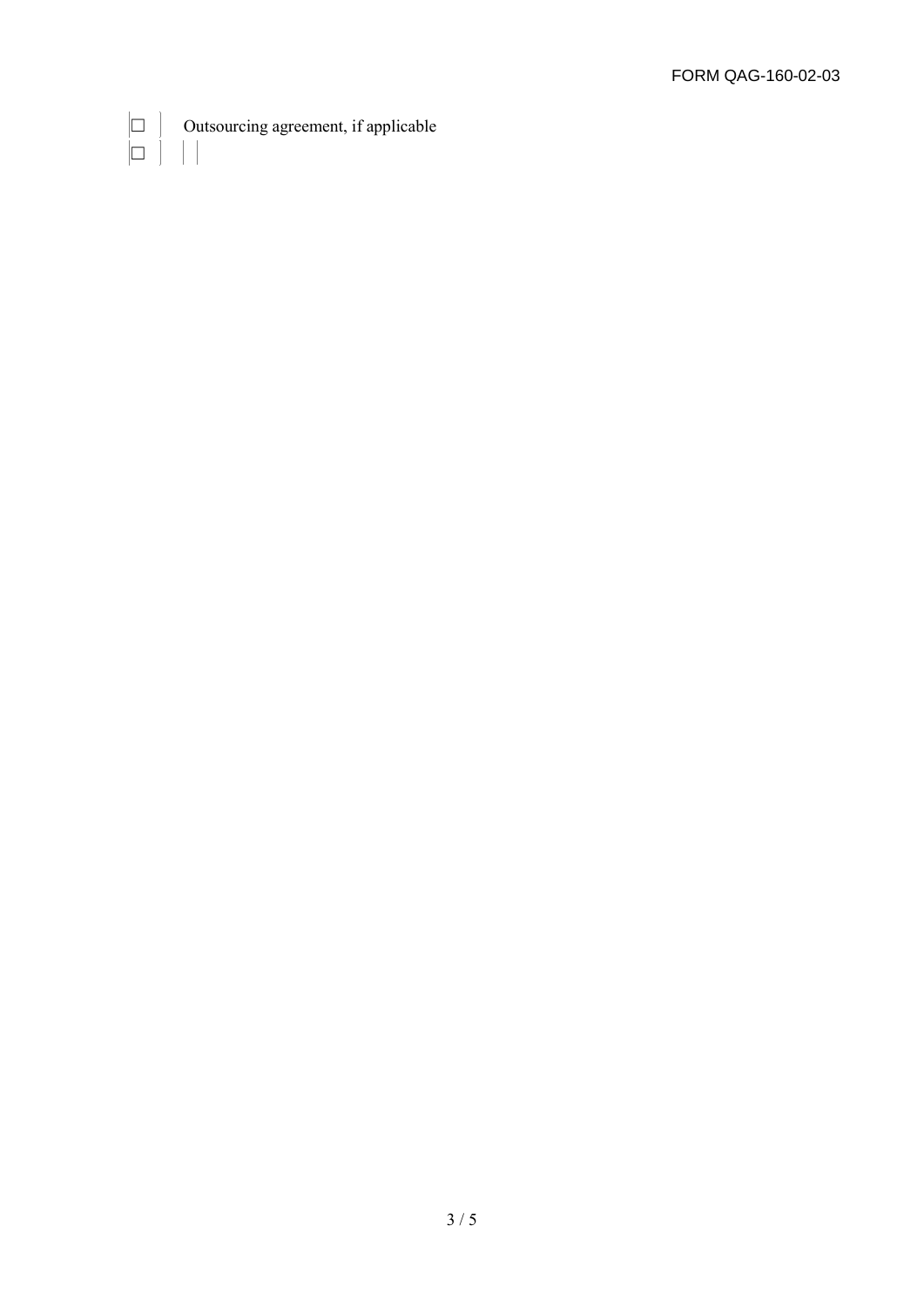### Terms and Conditions (ClassNK MRV Portal)

#### Article 1

(Copyright and the data, etc.)

- 1. Copyright to the programs (web services and distribution programs) for the ClassNK MRV Portal service (this "Service", which does not include any services regarding any certification) and any other rights related to this Service shall belong to ClassNK (the "Society") and the development companies of this Service. Companies applying for EU-MRV and users of this Service (collectively, the "Users") shall only have the non-exclusive right to use this Service in accordance with the terms and conditions herein (the "Terms and Conditions").
- 2. The Society may use a part of the service provided by Ship Data Center Co., Ltd. (the "ShipDC Service") to collect and store the data, which will be provided or transferred by the Users to the Society pursuant to their use of this Service. The data that the Users provide or transfer to the Society pursuant to their use of this Service will be stored in the data center managed by the Society relating to this Service (with respect to the data collected by using the ShipDC Service, in both the data center managed by the Society relating to this Service and the ShipDC Service). The Society will not assume the duty of care of a good manager with respect to the storage of such data, and will not warrant the completeness of such stored data and the availability for use of such stored data by the Users.
- 3. The Society and the Users shall use the data, provided or transferred by the Users to the Society pursuant to their use of this Service and stored in the data center managed by the Society relating to this Service and/or the ShipDC Service, only for the purpose of the EU-MRV certification procedure, and shall not use it for any other purposes; provided, however, if an User enters into a separate contract with Ship Data Center Co., Ltd., by applying for the service in accordance with the terms and conditions set forth by Ship Data Center Co., Ltd. etc., such User may use such data stored in ShipDC Service for purposes other than EU-MRV certification procedure in accordance with such separate contract.

Article 2 (ID and Password)

- 1. The Users must be careful not to leak their login ID and password to any unauthorized persons. Neither the Society nor any of its officers or employees shall be liable for any losses, damages or expenses of whatever nature incurred by the Users arising out of or in connection with any unauthorized access of this Service.
- 2. If a login has occurred by using a login ID and the corresponding password, the Society shall deem that the User registered with that login ID has logged in to this Service.

Article 3 (Use of this Service, etc.)

- 1. The method of providing this Service will be the one that the Society establishes from time to time.
- 2. The Society will not warrant that the programs for this Service are free from bugs or that the related data is free from errors.
- 3. The Society may suspend or terminate this Service without notice. Neither the Society nor any of its officers or employees shall be liable for any losses, damages or expenses of whatever nature arising out of or in connection with such suspension or termination of this Service.
- 4. Users shall pay to the Society the fees with respect to the use of this Service by wire transfer to the bank account designated by the Society within 30 days after the issuance date of an invoice from the Society (the expenses required for such wire transfer shall be borne by the Users).
- 5. The fees with respect to the use of this Service will be charged upon application for this Service and any extension of the usage period. With respect to the ships for which the Society implements Emission Report certification, the amount of the fees with respect to the use of this Service will be deducted from the fees with respect to the certification.
- The usage period for this Service starts at the time that the Society receives a User's application for this Service and ends at the completion of certification of the Emission Report with respect to the EU-MRV certification corresponding to the period specified by the User at the time of the said application; if the User has applied for the next certification of the Emission Report before the expiration of the usage period, the usage period will be automatically extended to the completion of certification of that Emission Report with respect to the EU-MRV certification. Provided, however, in the cases where the certification of the Emission Report corresponding to the period specified by a User at the time of the application for this Service is not to be implemented, the usage period for this Service will end on the first-arriving April 30 after the end of the specified period.
- If there is any change in a User's company name, address, contact information or other items registered with the Society, the User shall promptly report the change to the Society.

Article 4 (Prohibition)

- 1. In using this Service, the Users are prohibited from engaging in any of the activities listed in the items set forth below:
- (1) Using this Service for the purposes of making available all or part of this Service or any function thereof to a third party;
- (2) Granting a license of, selling, leasing, renting, transferring, or establishing security on, this Service to or for a third party;
- (3) Reverse engineering, such as disassembling, the programs for this Service by any means, or analyzing the source code or algorithm thereof (unless deemed legal); or
- (4) Modifying, duplicating, adapting, processing, or otherwise amending this Service and creating derivative products using any part or all of this Service.
- 2. If the Society or any of its officers or employees suffer any losses, damages or expenses arising out of or in connection with unauthorized use, etc. of this Service, the